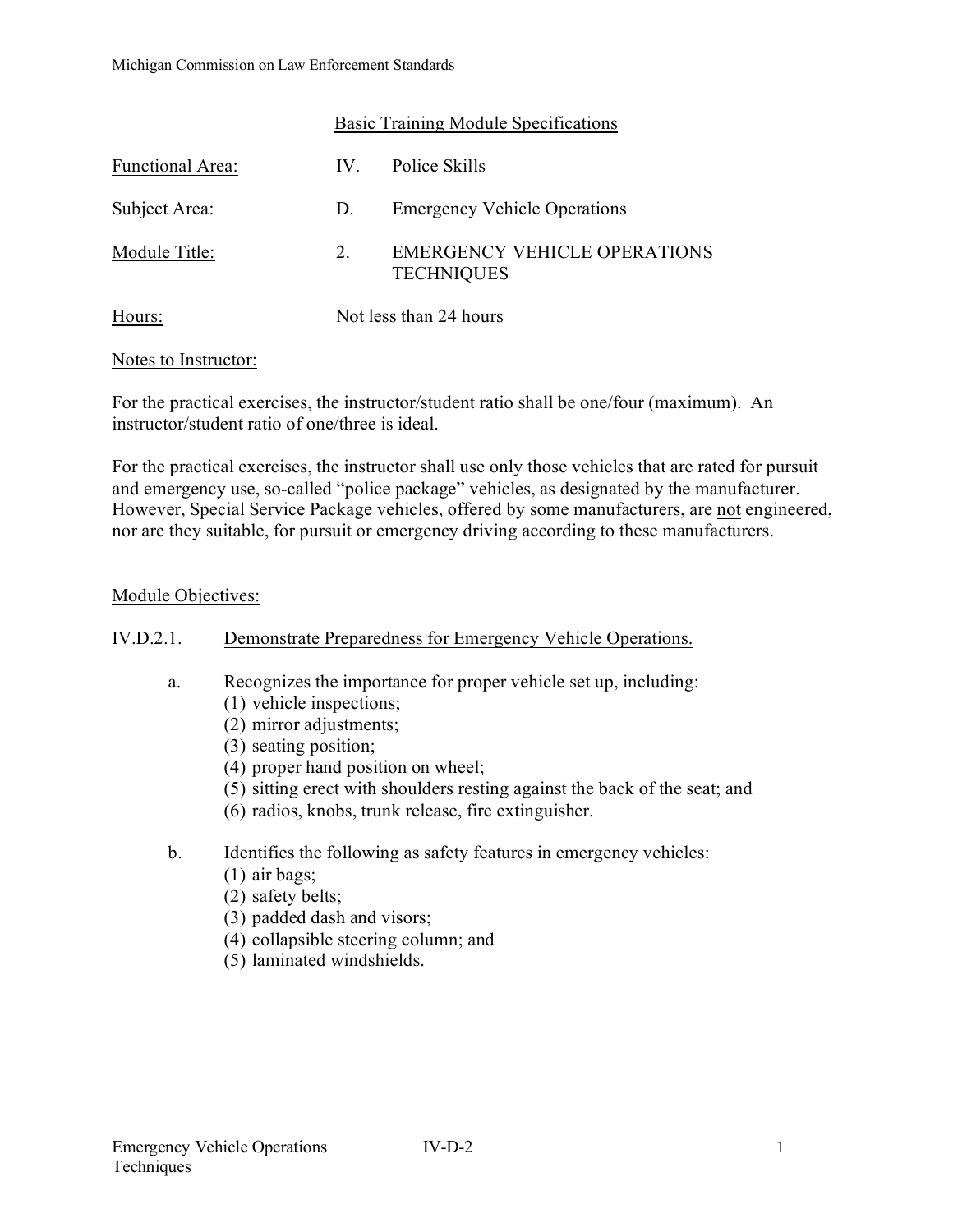- IV.D.2.2. Demonstrate an Understanding of the Techniques of Emergency Vehicle Operations in Appropriate Situations.
	- a. Recognizes the principles of steering as:
		- (1) three-point;
		- (2) shuffle;
		- (3) hand over hand;
		- (4) pre-set;
		- (5) palm steering;
		- (6) 12 o'clock backing; and
		- (7) wheel management.

# b. Recognizes the principles of cornering as:

- (1) apex cornering;
- (2) cornering skids; and
- (3) the dynamics of weight transfer.

# c. Recognizes the principles of proper backing as:

- (1) weight transfers;
- (2) turn-arounds;
- (3) fixed-object relationships; and
- (4) 90 degree and 180 degree turns.
- d. Recognizes the principles of proper acceleration as:
	- (1) skid avoidance;
	- (2) smooth starting;
	- (3) adjustments for road conditions; and
	- (4) adjustments for the environment.
- e. Recognizes the principles of proper braking as:
	- (1) threshold braking (with and without turns);
	- (2) anti-lock braking systems (with and without turns);
	- (3) avoidance of braking skids;
	- (4) the dynamics of vehicle weight transfer; and
	- (5) total stopping distance:
		- (a) perception/reaction time;
		- (b) road surfaces;
		- (c) weather conditions; and
		- (d) vehicle condition.
- f. Recognizes the principles of parking as:
	- (1) vehicle placement; and
	- (2) fixed object relationships.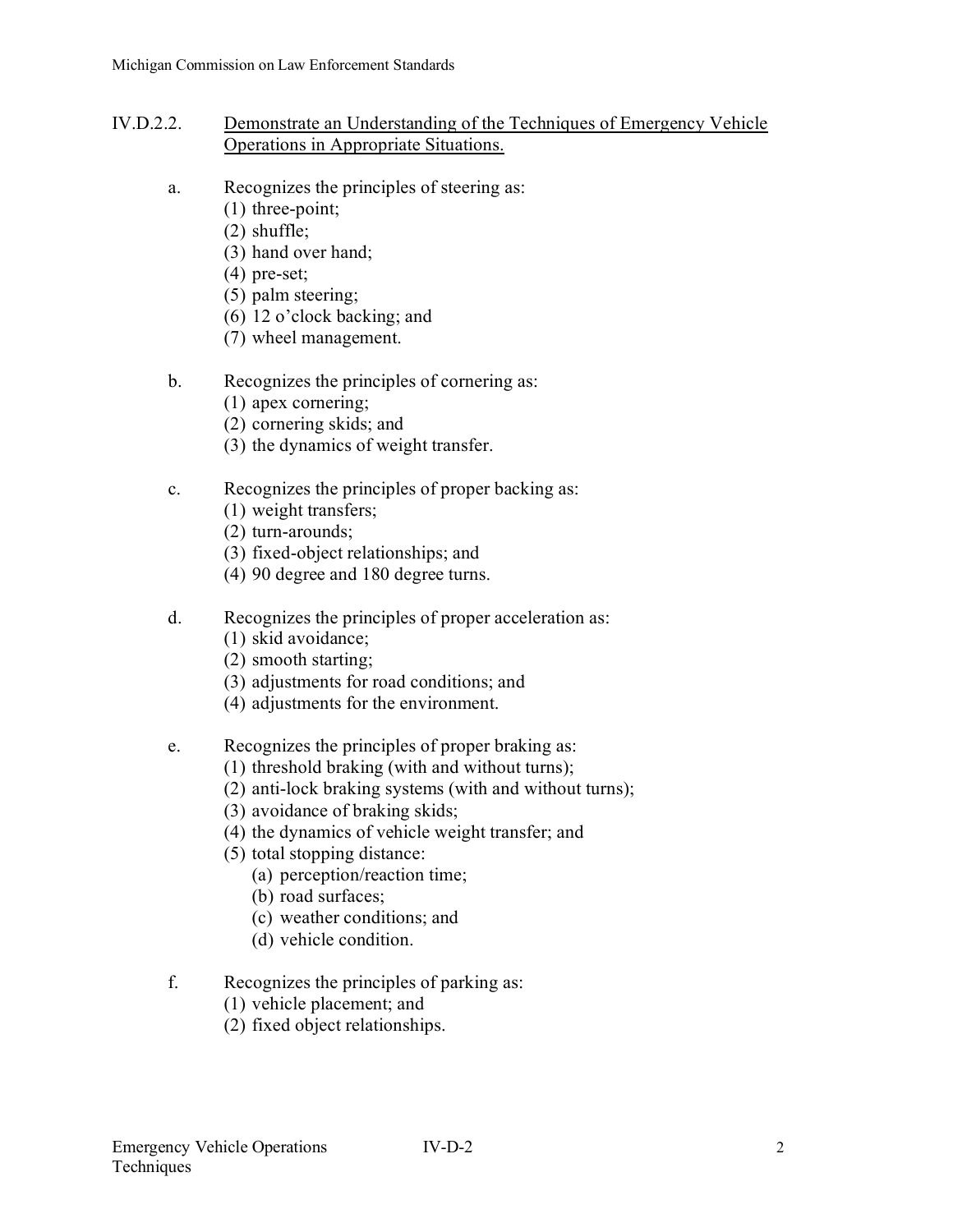## Notes to Instructor:

Ensure that the recruits have an awareness of vehicle dynamics in terms of front wheel drive v. rear wheel drive, for example, preventing wheel lockup, the pulsating effort of the brake pedal, the ABS warning lamps and function, etc.

- IV.D.2.3. Demonstrate an Understanding of Operating an Emergency Vehicle Under Adverse Environmental Conditions.
	- a. Understands the proper operating techniques for ice-covered roads:
		- (1) applies brakes lightly when stopping;
		- (2) steers in desired direction of travel to control for skids;
		- (3) reduces speed;
		- (4) accelerates slowly; and
		- (5) increases distance between the emergency vehicle and other vehicles.
	- b. Understands the proper operating techniques for rain:
		- (1) anticipates hydroplaning;
		- (2) accelerates slowly;
		- (3) applies brakes lightly in excessive water; and
		- (4) reduces overall speed.
	- c. Understands the proper operating techniques for dirt covered roads:
		- (1) accelerates slowly;
		- (2) anticipates road defects; and
		- (3) applies brakes appropriately when stopping (threshold braking or ABS).

#### IV.D.2.4. Operates an Emergency Vehicle Using Proper Techniques in Darkness:

- a. Compensates for vision limitations.
- b. Protects night vision.
- c. Protects against fatigue, which results in:
	- (1) decreased visual efficiency;
	- (2) longer perception time;
	- (3) impaired judgement; and
	- (4) longer decision/reaction time.

#### Note to Instructor:

Objective IV.D.2.4. shall be presented as a practical exercise with no artificial lighting.